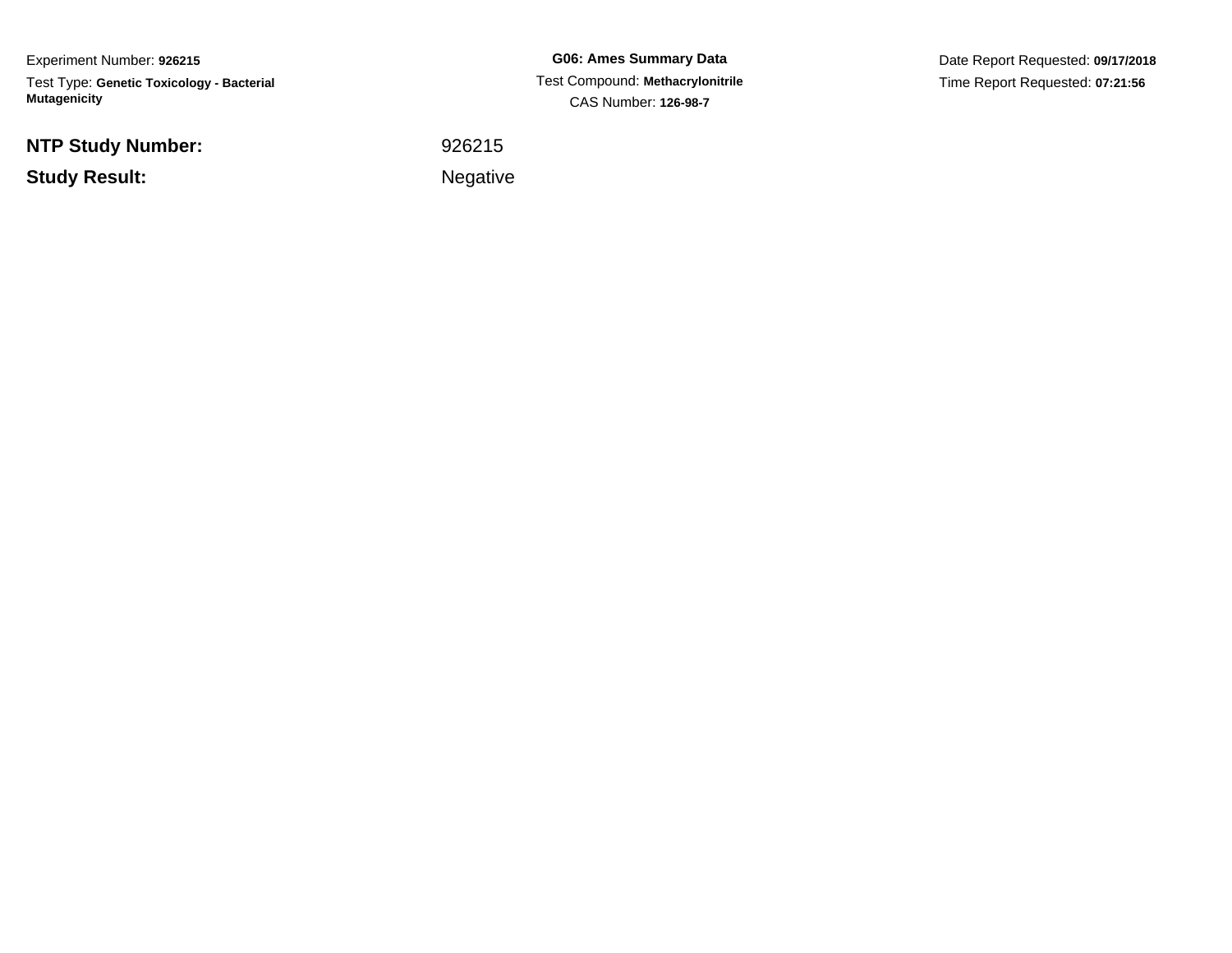Test Type: **Genetic Toxicology - Bacterial Mutagenicity**

## **G06: Ames Summary Data** Test Compound: **Methacrylonitrile**CAS Number: **126-98-7**

|                               |                   |                   | Strain: TA100          |                        |                        |
|-------------------------------|-------------------|-------------------|------------------------|------------------------|------------------------|
| Dose (ug/Plate)               | <b>Without S9</b> | <b>Without S9</b> | <b>With 10% Rat S9</b> | <b>With 10% Rat S9</b> | <b>With 10% Rat S9</b> |
| Vehicle Control <sup>1</sup>  | $127 \pm 0.9$     | $83 \pm 6.6$      | $132 \pm 2.6$          | $82 \pm 8.3$           | 7.3<br>$202 \pm$       |
| 100.0                         | $173 \pm 2.9$     | $82 \pm 3.5$      | $151 \pm 17.9$         | $94 \pm 2.3$           | $200 \pm 11.2$         |
| 333.0                         | $166 \pm 4.5$     | $92 \pm 2.0$      | $126 \pm 5.9$          | $123 \pm 16.3$         | $183 \pm$<br>7.5       |
| 1000.0                        | $158 \pm 4.5$     | $72 \pm 0.0$      | $160 \pm 3.2$          | $109 \pm 4.6$          | $194 +$<br>6.9         |
| 3333.0                        | $158 \pm 9.4$     | $81 \pm 4.6$      | $150 \pm 15.5$         | $115 \pm 9.3$          | $223 \pm 16.9$         |
| 10000.0                       | $126 \pm 9.3$     | Toxic             | $145 \pm 16.2$         | $123 \pm 4.7$          | $196 \pm 18.8$         |
| <b>Trial Summary</b>          | Equivocal         | Negative          | Negative               | Equivocal              | Negative               |
| Positive Control <sup>2</sup> |                   |                   | $2952 \pm 72.8$        | $635 \pm 27.7$         | $1539 \pm 143.6$       |
| Positive Control <sup>3</sup> | $1322 \pm 11.1$   | $910 \pm 28.7$    |                        |                        |                        |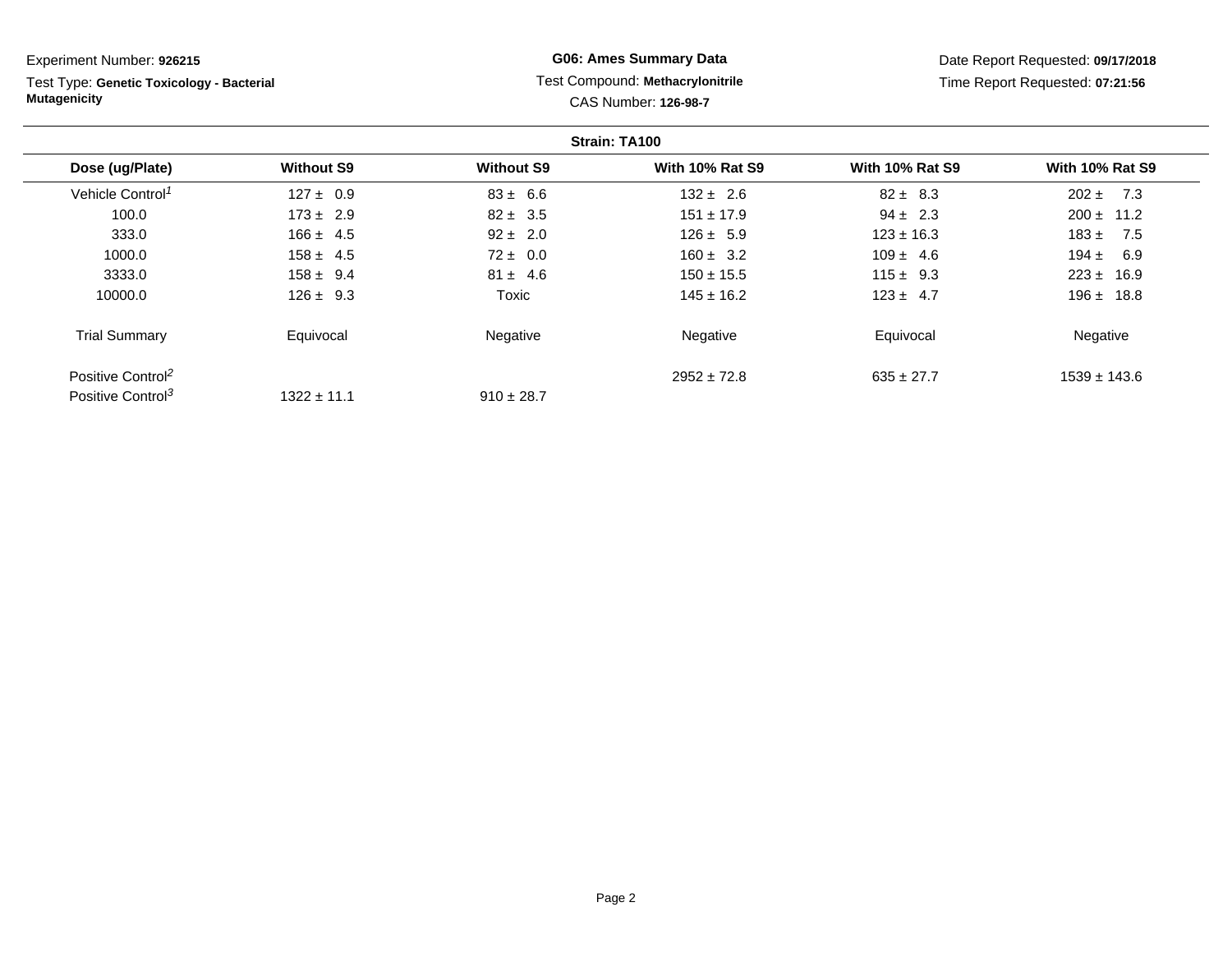Test Type: **Genetic Toxicology - Bacterial Mutagenicity**

### **G06: Ames Summary Data** Test Compound: **Methacrylonitrile**CAS Number: **126-98-7**

|                                                                |                     |                     | Strain: TA100       |
|----------------------------------------------------------------|---------------------|---------------------|---------------------|
| Dose (ug/Plate)                                                | With 10% Hamster S9 | With 10% Hamster S9 | With 10% Hamster S9 |
| Vehicle Control <sup>1</sup>                                   | $147 \pm 17.1$      | $116 \pm 21.4$      | $226 \pm 29.5$      |
| 100.0                                                          | $130 \pm 12.4$      | $109 \pm 3.5$       | $175 \pm 3.5$       |
| 333.0                                                          | $158 \pm 7.4$       | $140 \pm 13.5$      | $226 \pm 5.4$       |
| 1000.0                                                         | $164 \pm 12.8$      | $122 \pm 15.4$      | $200 \pm 6.5$       |
| 3333.0                                                         | $165 \pm 11.2$      | $152 \pm 6.2$       | $236 \pm 16.8$      |
| 10000.0                                                        | $173 \pm 16.3$      | $128 \pm 8.7$       | $211 \pm 12.9$      |
| <b>Trial Summary</b>                                           | Negative            | Equivocal           | Negative            |
| Positive Control <sup>2</sup><br>Positive Control <sup>3</sup> | $2165 \pm 35.1$     | $2419 \pm 125.4$    | $2288 \pm 2.7$      |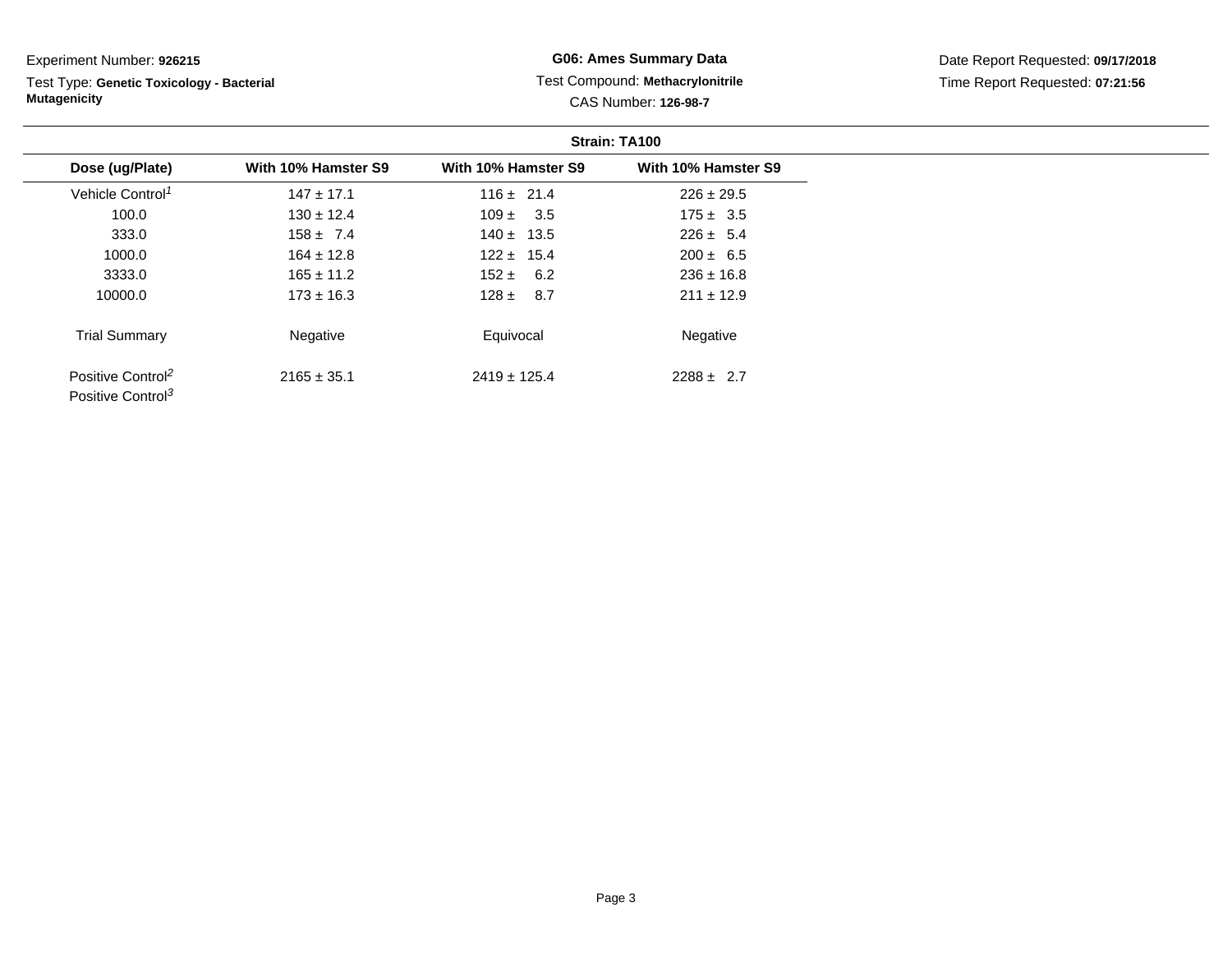Test Type: **Genetic Toxicology - Bacterial Mutagenicity**

## **G06: Ames Summary Data** Test Compound: **Methacrylonitrile**CAS Number: **126-98-7**

|                               |                   |                   | Strain: TA1535         |                        |                     |
|-------------------------------|-------------------|-------------------|------------------------|------------------------|---------------------|
| Dose (ug/Plate)               | <b>Without S9</b> | <b>Without S9</b> | <b>With 10% Rat S9</b> | <b>With 10% Rat S9</b> | With 10% Hamster S9 |
| Vehicle Control <sup>1</sup>  | $16 \pm 0.9$      | $10 \pm 2.0$      | $14 \pm 0.6$           | $11 \pm 1.7$           | $14 \pm 2.8$        |
| 100.0                         | $16 \pm 0.6$      | $11 \pm 2.9$      | $11 \pm 2.9$           | $11 \pm 0.6$           | $13 \pm 2.1$        |
| 333.0                         | $13 \pm 1.8$      | $5 \pm 1.2$       | $20 \pm 2.4$           | $7 \pm 0.3$            | $16 \pm 2.0$        |
| 1000.0                        | $16 \pm 0.9$      | $5 \pm 0.3$       | $13 \pm 1.3$           | $6 \pm 1.2$            | $9 \pm 2.0$         |
| 3333.0                        | $13 \pm 4.3$      | $7 \pm 1.2$       | $16 \pm 1.9$           | $5 \pm 2.2$            | $16 \pm 1.2$        |
| 10000.0                       | $15 \pm 0.6$      | $6 \pm 0.7$       | $15 \pm 2.3$           | $7 \pm 1.0$            | $16 \pm 3.0$        |
| <b>Trial Summary</b>          | Negative          | Negative          | Negative               | Negative               | Negative            |
| Positive Control <sup>4</sup> |                   |                   | $354 \pm 19.2$         | $188 \pm 7.5$          | $280 \pm 45.7$      |
| Positive Control <sup>3</sup> | $834 \pm 45.0$    | $874 \pm 44.9$    |                        |                        |                     |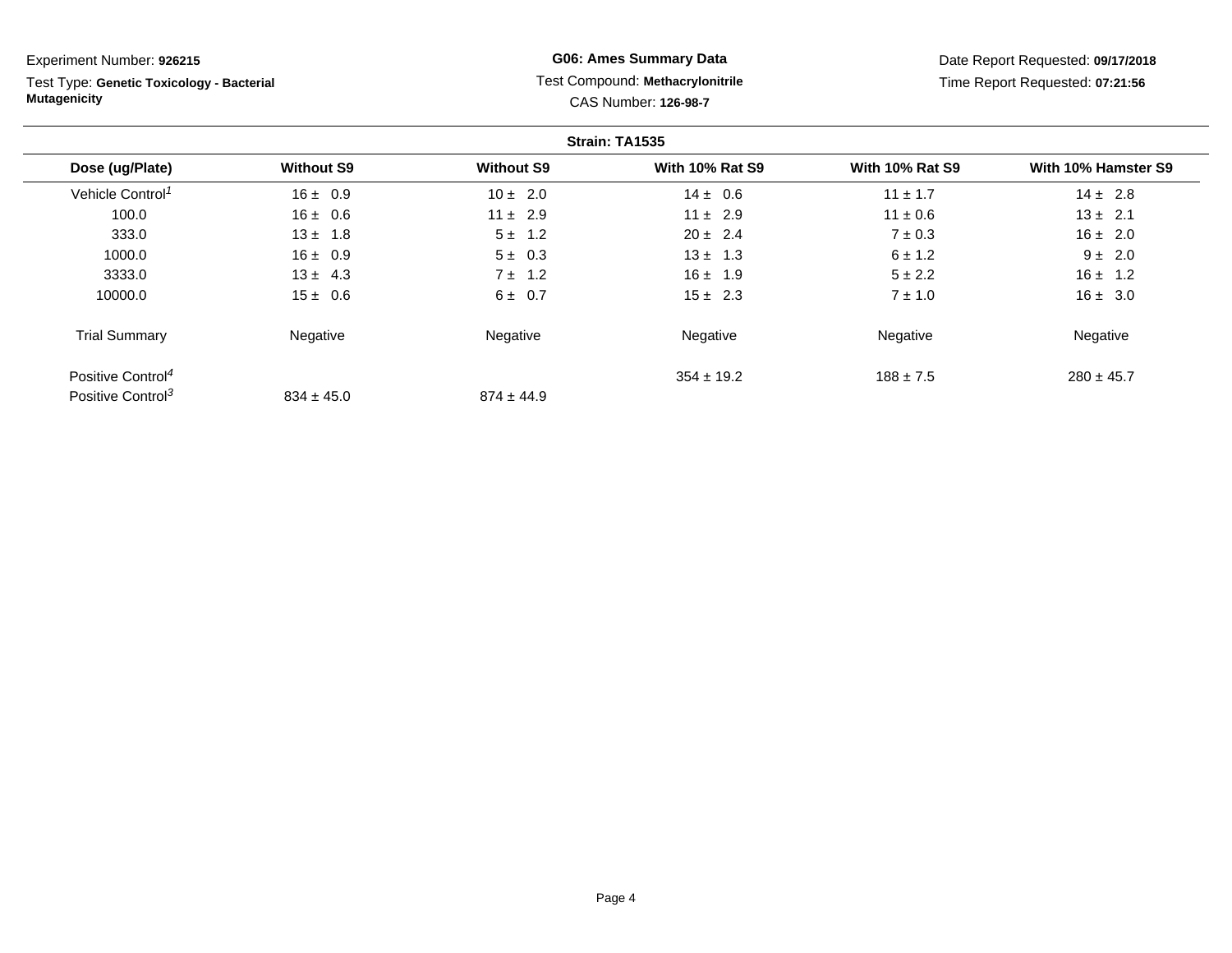Test Type: **Genetic Toxicology - Bacterial Mutagenicity**

**G06: Ames Summary Data** Test Compound: **Methacrylonitrile**CAS Number: **126-98-7**

Date Report Requested: **09/17/2018**Time Report Requested: **07:21:56**

#### **Strain: TA1535**

| Dose (ug/Plate)                                                | With 10% Hamster S9 |
|----------------------------------------------------------------|---------------------|
| Vehicle Control <sup>1</sup>                                   | $11 \pm 0.7$        |
| 100.0                                                          | $11 \pm 1.2$        |
| 333.0                                                          | $9 \pm 1.7$         |
| 1000.0                                                         | $6 \pm 1.5$         |
| 3333.0                                                         | $6 \pm 0.3$         |
| 10000.0                                                        | $10 \pm 2.3$        |
| <b>Trial Summary</b>                                           | Negative            |
| Positive Control <sup>4</sup><br>Positive Control <sup>3</sup> | $65 \pm 11.1$       |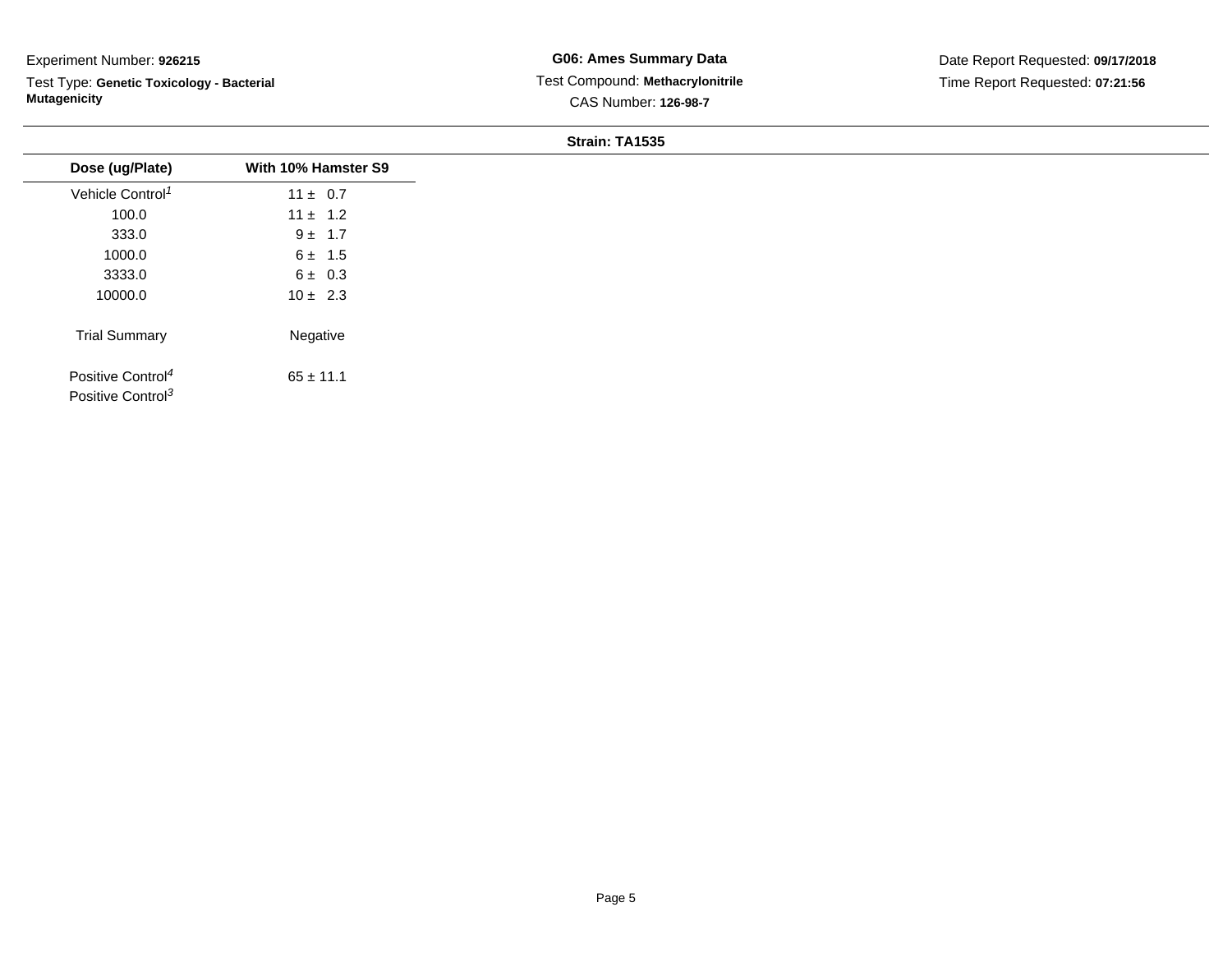Test Type: **Genetic Toxicology - Bacterial Mutagenicity**

## **G06: Ames Summary Data** Test Compound: **Methacrylonitrile**CAS Number: **126-98-7**

|                               |                   |                   | Strain: TA1537         |                        |                        |
|-------------------------------|-------------------|-------------------|------------------------|------------------------|------------------------|
| Dose (ug/Plate)               | <b>Without S9</b> | <b>Without S9</b> | <b>With 10% Rat S9</b> | <b>With 10% Rat S9</b> | <b>With 10% Rat S9</b> |
| Vehicle Control <sup>1</sup>  | $7 \pm 1.5$       | $10 \pm 0.9$      | $14 \pm 1.0$           | $10 \pm 2.3$           | $10 \pm 1.8$           |
| 100.0                         | $9 \pm 1.2$       | $6 \pm 2.3$       | $17 \pm 3.2$           | $21 \pm 2.6$           | $11 \pm 2.0$           |
| 333.0                         | $8 \pm 1.2$       | $5 \pm 1.2$       | $15 \pm 1.0$           | $11 \pm 1.0$           | $16 \pm 2.0$           |
| 1000.0                        | $7 \pm 0.7$       | $6 \pm 1.2$       | $17 \pm 4.0$           | $11 \pm 1.2$           | $10 \pm 2.0$           |
| 3333.0                        | $8 \pm 0.9$       | $6 \pm 1.7$       | $18 \pm 2.7$           | $10 \pm 2.3$           | $12 \pm 0.3$           |
| 10000.0                       | $9 \pm 1.5$       | $2 \pm 0.9$       | $23 \pm 1.5$           | $13 \pm 0.7$           | $13 \pm 1.5$           |
| <b>Trial Summary</b>          | Negative          | Negative          | Negative               | Equivocal              | Negative               |
| Positive Control <sup>4</sup> |                   |                   | $75 \pm 20.2$          | $191 \pm 12.9$         | $198 \pm 20.2$         |
| Positive Control <sup>5</sup> | $195 \pm 29.3$    | $813 \pm 65.0$    |                        |                        |                        |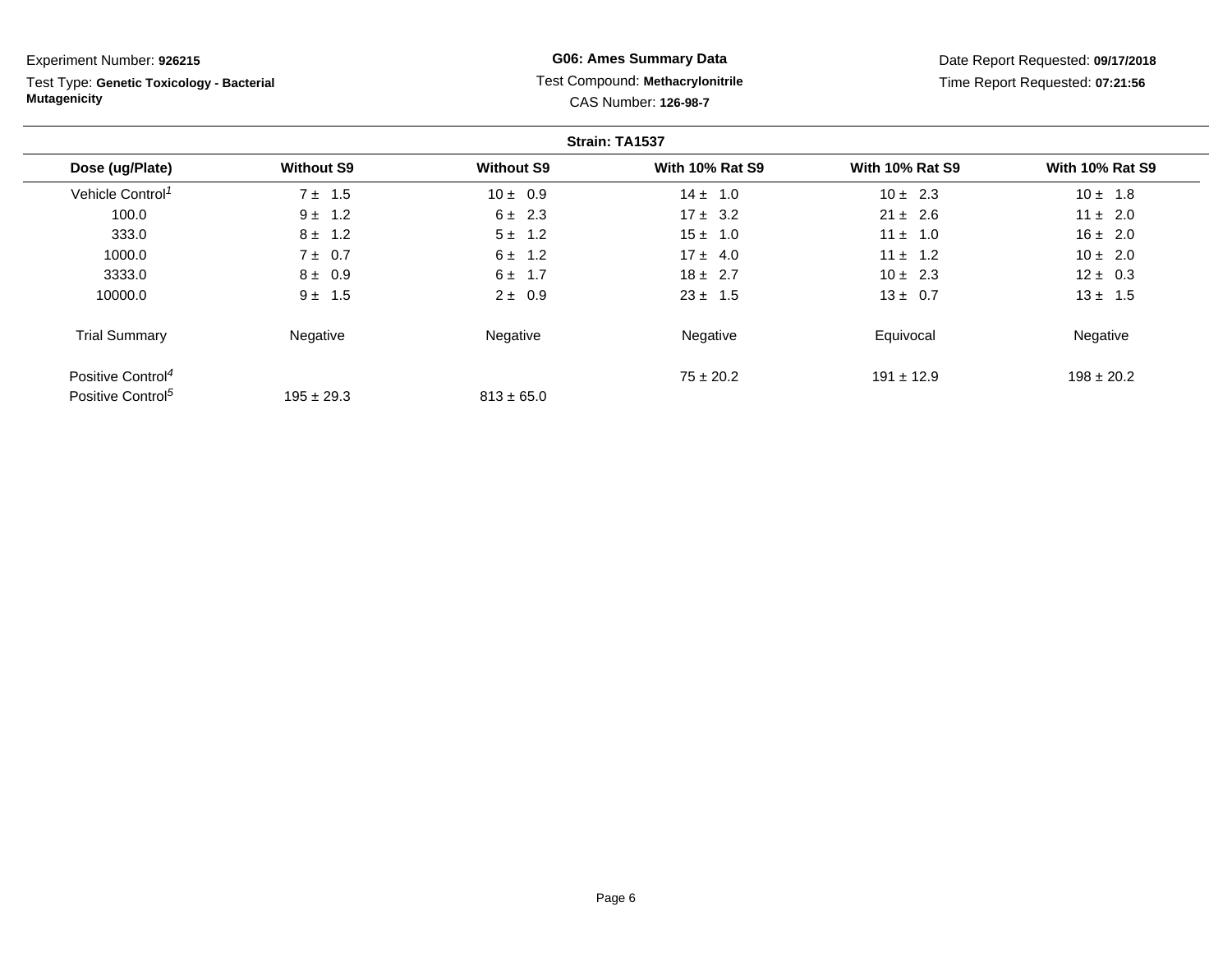Test Type: **Genetic Toxicology - Bacterial Mutagenicity**

**G06: Ames Summary Data** Test Compound: **Methacrylonitrile**CAS Number: **126-98-7**

|                                                                |                        |                     | Strain: TA1537      |                     |
|----------------------------------------------------------------|------------------------|---------------------|---------------------|---------------------|
| Dose (ug/Plate)                                                | <b>With 10% Rat S9</b> | With 10% Hamster S9 | With 10% Hamster S9 | With 10% Hamster S9 |
| Vehicle Control <sup>1</sup>                                   | $9 \pm 2.5$            | $18 \pm 2.0$        | $9 \pm 0.7$         | $9 \pm 0.9$         |
| 100.0                                                          | $9 \pm 3.3$            | $11 \pm 2.4$        | $10 \pm 2.1$        | $9 \pm 0.9$         |
| 333.0                                                          | $8 \pm 1.2$            | $13 \pm 0.0$        | $9 \pm 0.3$         | $11 \pm 0.9$        |
| 1000.0                                                         | $8 \pm 1.5$            | $17 \pm 3.7$        | $11 \pm 2.0$        | $11 \pm 2.3$        |
| 3333.0                                                         | $8 \pm 0.9$            | $20 \pm 0.9$        | $12 \pm 1.2$        | $13 \pm 1.5$        |
| 10000.0                                                        | Toxic                  | $12 \pm 0.3$        | 5 ± 0.7             | $13 \pm 0.3$        |
| <b>Trial Summary</b>                                           | Negative               | Negative            | Negative            | Negative            |
| Positive Control <sup>4</sup><br>Positive Control <sup>5</sup> | $37 \pm 2.3$           | $135 \pm 17.8$      | $98 \pm 27.4$       | $119 \pm 9.7$       |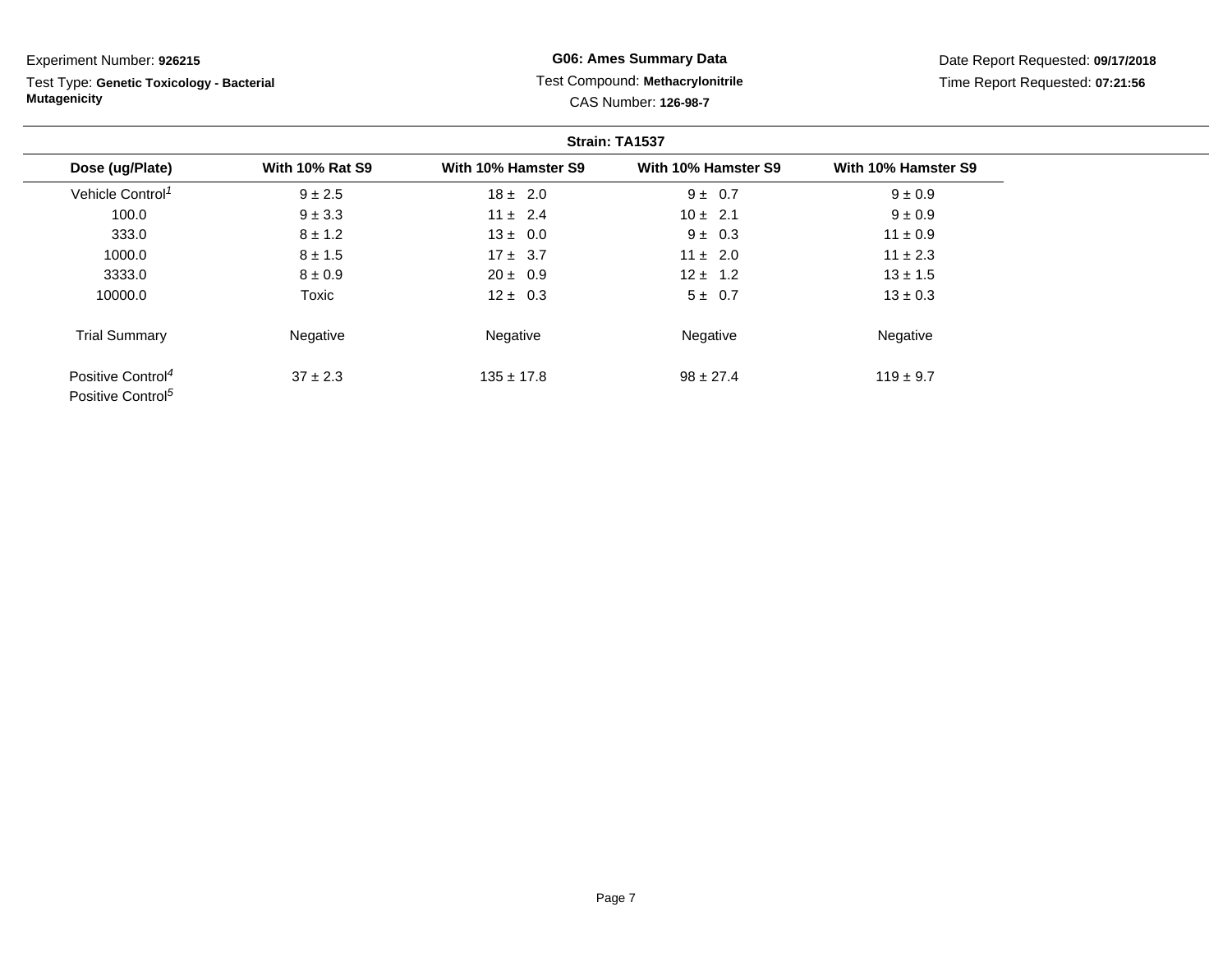Test Type: **Genetic Toxicology - Bacterial Mutagenicity**

## **G06: Ames Summary Data** Test Compound: **Methacrylonitrile**CAS Number: **126-98-7**

|                               |                   |                   | <b>Strain: TA98</b>    |                        |                        |
|-------------------------------|-------------------|-------------------|------------------------|------------------------|------------------------|
| Dose (ug/Plate)               | <b>Without S9</b> | <b>Without S9</b> | <b>With 10% Rat S9</b> | <b>With 10% Rat S9</b> | <b>With 10% Rat S9</b> |
| Vehicle Control <sup>1</sup>  | $35 \pm 5.8$      | $13 \pm 1.2$      | $28 \pm 3.2$           | $17 \pm 4.4$           | 17±<br>2.9             |
| 100.0                         | $23 \pm 2.3$      | $13 \pm 2.0$      | $27 \pm 1.5$           | $18 \pm 3.6$           | 16±<br>0.9             |
| 333.0                         | $29 \pm 6.7$      | $16 \pm 2.1$      | $37 \pm 5.1$           | $19 \pm 4.2$           | $20 \pm$<br>1.2        |
| 1000.0                        | $23 \pm 2.4$      | $11 \pm 1.0$      | $27 \pm 4.4$           | $17 \pm 0.9$           | $27 \pm 6.4$           |
| 3333.0                        | $28 \pm 1.7$      | $9 \pm 0.3$       | $35 \pm 5.2$           | $14 \pm 1.0$           | 19 $\pm$<br>0.7        |
| 10000.0                       | $23 \pm 3.3$      | $10 \pm 3.2$      | $36 \pm 3.2$           | $20 \pm 1.7$           | $22 \pm$<br>2.3        |
| <b>Trial Summary</b>          | Negative          | Negative          | Negative               | Negative               | Negative               |
| Positive Control <sup>2</sup> |                   |                   | $1537 \pm 48.4$        | $482 \pm 42.2$         | $737 \pm 160.2$        |
| Positive Control <sup>6</sup> | $212 \pm 4.1$     | $183 \pm 43.5$    |                        |                        |                        |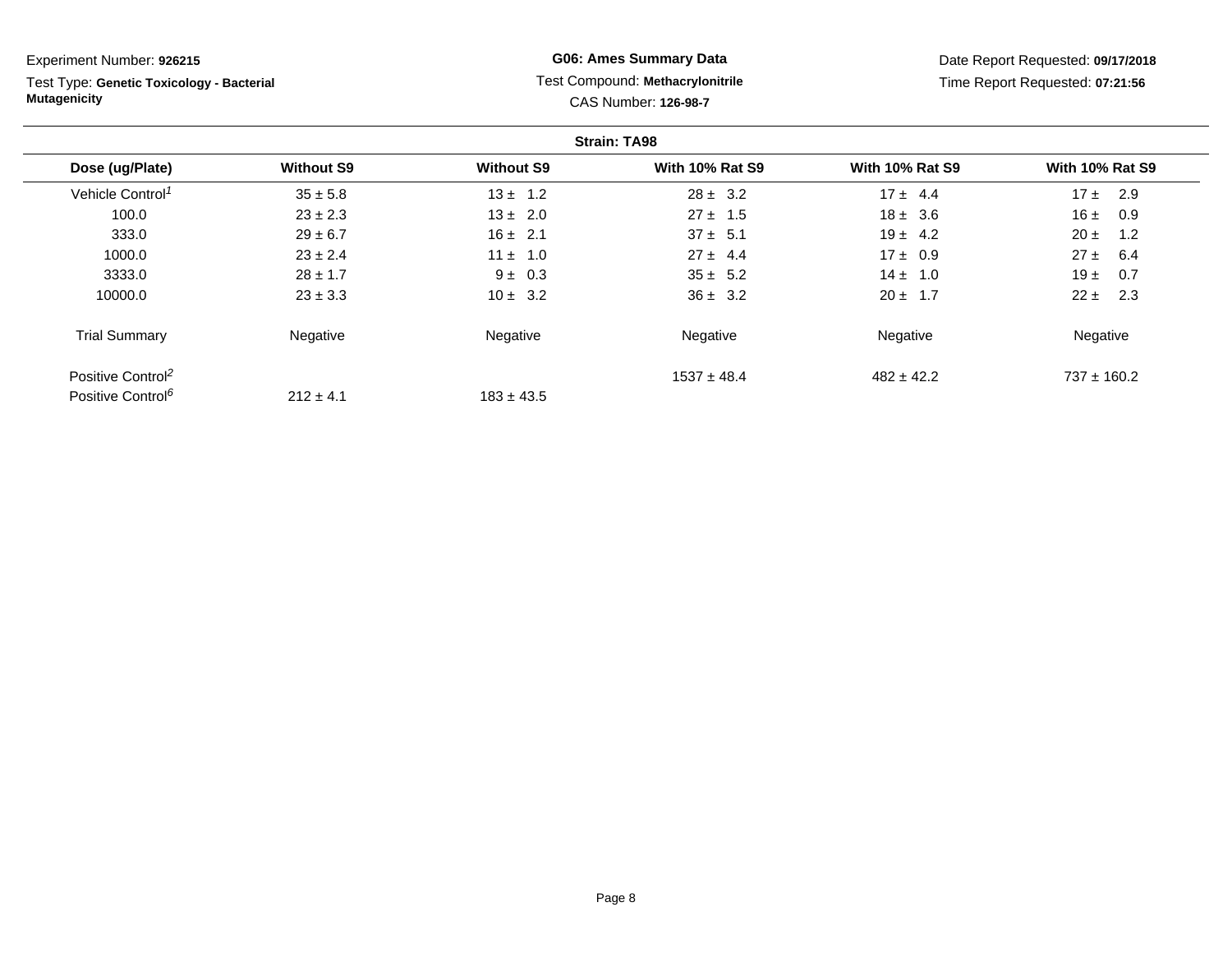Test Type: **Genetic Toxicology - Bacterial Mutagenicity**

### **G06: Ames Summary Data** Test Compound: **Methacrylonitrile**CAS Number: **126-98-7**

|                                                                |                     |                     | <b>Strain: TA98</b> |
|----------------------------------------------------------------|---------------------|---------------------|---------------------|
| Dose (ug/Plate)                                                | With 10% Hamster S9 | With 10% Hamster S9 | With 10% Hamster S9 |
| Vehicle Control <sup>1</sup>                                   | $31 \pm 4.4$        | $12 \pm 2.1$        | $26 \pm 0.3$        |
| 100.0                                                          | $37 \pm 1.9$        | $17 \pm 3.2$        | $35 \pm 2.5$        |
| 333.0                                                          | $34 \pm 5.8$        | $18 \pm 3.5$        | $33 \pm 6.9$        |
| 1000.0                                                         | $32 \pm 8.0$        | $22 \pm 3.2$        | $29 \pm 5.5$        |
| 3333.0                                                         | $29 \pm 4.8$        | $19 \pm 4.9$        | $26 \pm 2.4$        |
| 10000.0                                                        | $29 \pm 0.7$        | $13 \pm 1.5$        | $21 \pm 3.5$        |
| <b>Trial Summary</b>                                           | Negative            | Equivocal           | Negative            |
| Positive Control <sup>2</sup><br>Positive Control <sup>6</sup> | $962 \pm 54.6$      | $1003 \pm 55.2$     | $1632 \pm 32.0$     |